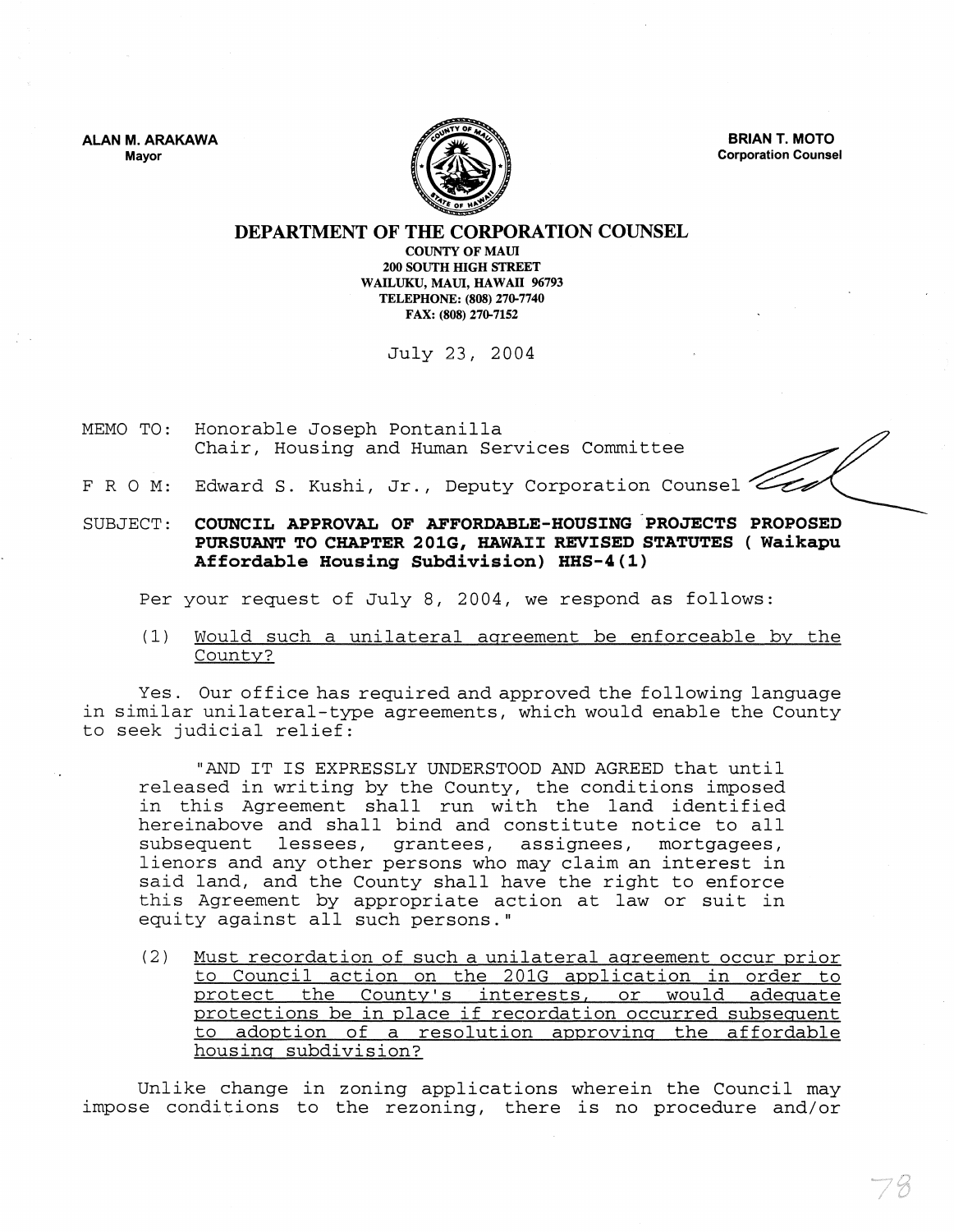Honorable Joseph Pontanilla July 23, 2004 Page 2

timeline with respect to a unilateral agreement being processed in conjunction with a 201G, Hawaii Revised Statutes ("HRS") application.<sup>1</sup>

It is of further note that, in accordance with Section 20lG-118(a) (4), HRS, the applicant, in this instance, must process and secure a district boundary amendment from agricultural to urban from the State Land Use Commission, which petition filing and process generally occurs after an applicant obtains approval by the applicable county legislative body.

Based on the above, we believe:

(A) That there is no requirement in the Chapter 201G, HRS, process that a unilateral agreement be recorded before a county legislative body approves an application;

(B) That recordation of such an agreement prior to an applicant securing the State Land Use Commission district boundary amendment may be premature and, if so recorded, may need to be undone, in the event the State Land Use Commission disapproves; and

(C) That the County would be adequately protected if the subject unilateral agreement is properly executed and delivered to the County prior to the Council's action on the application and, further, that upon the applicant securing State Land Use Commission district boundary amendment approval, the holder of the agreement be instructed to record same with the Bureau of Conveyances and/or the Land Court of the State of Hawaii.

## (3) To what extent, and under what authority, can the Council dictate the terms of a unilateral agreement?

As discussed above, there are no provisions, and accordingly, no formal, express authority found in Chapter 201G, HRS, with respect to a county legislative body dictating terms of a unilateral agreement, in conjunction with its review of a Section 201G-118, HRS, affordable housing project. Pursuant to Section 201G-118, HRS:

 $1$ Section 19.510.050(D), Maui County Code ("MCC"), pertaining to conditional zoning, states in pertinent part:

Such conditions shall be set forth in a unilateral agreement running in favor of the county....No ordinance with conditions shall be effective until such agreement,<br>properly executed, has been recorded with .... The properly executed, has been recorded with .... agreement shall be properly executed and delivered to the county prior to council action on the ordinance with conditions; provided however, that the council may grant reasonable extensions in cases of practical difficulty...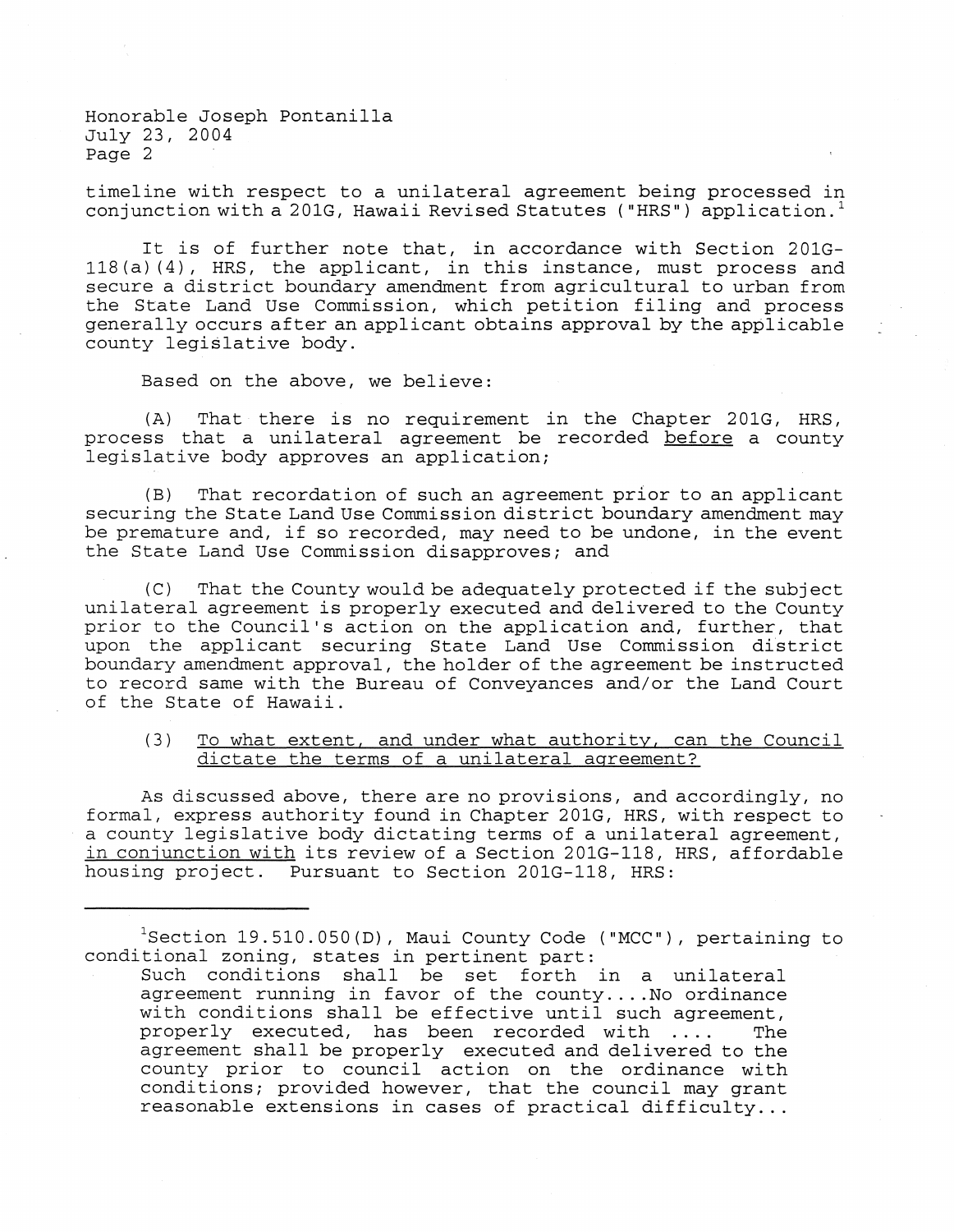Honorable Joseph Pontanilla July 23, 2004 Page 3

> (A) The legislative body shall approve or disapprove the project by resolution within forty-five days after the corporation has submitted the preliminary plans and specifications for the project to the legislative body....

However, we believe the absence of such express authority does not prevent an applicant from voluntarily executing a unilateral agreement in favor of the County, as long as the agreement does not contain any engagements, commitments or any *quid pro quo* from the County, which then would make such an agreement bilateral. See definition of unilateral and bilateral contracts; Black's Law Dictionary, Revised 4th Edition. As further discussed below, in this instance we believe the covenants, conditions, commitments, and promises to be contained in the subject agreement are unilateral, are being made solely by the applicant, and are being made without any express promise, engagement or performance from or by the County.

(4) Is the Council prohibited from making its approval contingent upon execution and recordation of a unilateral aareement that includes terms recommended by the Committee which are not contained in the project application?

For purposes of discussion and clarity, we subdivide the above query and respond as follows:

> (a) Is the Council prohibited from making its approval contingent upon execution and recordation of a unilateral agreement?

Yes. As discussed above, Chapter 201G, HRS, does not authorize or provide for Council approval that is contingent upon the execution and recordation of a unilateral agreement. Requiring a unilateral agreement as a condition of approval would go beyond the scope of an approving resolution.

> $(b)$  Is it proper for the County to accept a unilateral agreement that includes terms recommended by the Committee which are not contained in the project application?

No. As we previously stated in our November 18, 2003 memorandum to Council Chair Dain Kane (copy attached), no modifications, revisions, and/or conditions may be made to an initial submittal of a 201G, HRS, application. The project to be considered is described and detailed by the preliminary plans and specifications.

As we understand the subject application, during your Committee's review, the applicant made several and various verbal representations which were intended to clarify and/or further detail the project's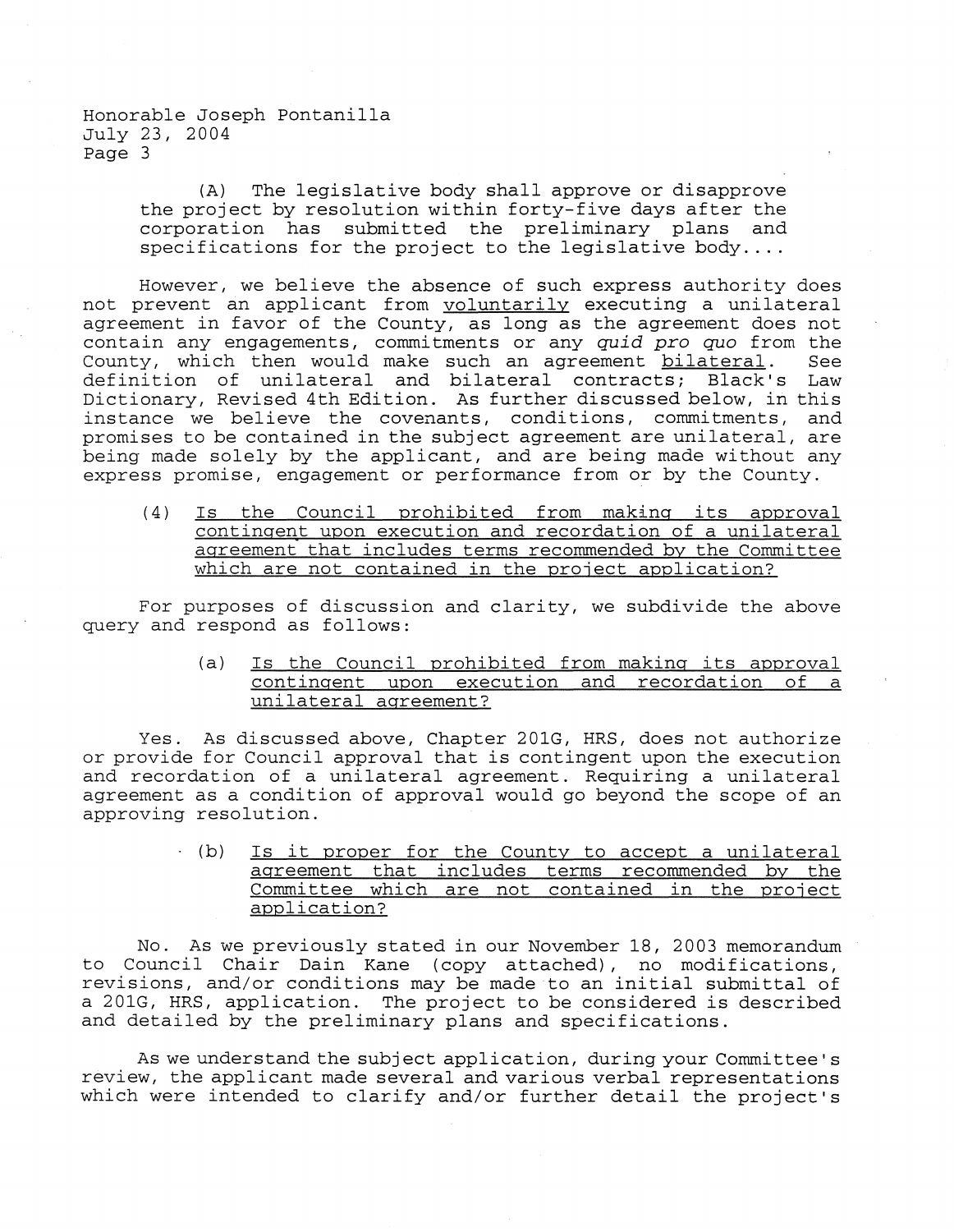Honorable Joseph Pontanilla July 23, 2004 Page 4

preliminary plans and specifications as contained in its application dated June 2004, and received by the Council on June 28, 2004. Such clarification and/or detail included representations regarding the breakdown of the project's affordable units by annual median income and/or specific selling price, the timing or concurrency between the affordable and market-priced units, and the submission of annual, progress reports to the County. Based on said verbal representations, your Committee then requested the applicant to formally memorialize same in the form of a unilateral agreement. (Please note that even in the absence of such an agreement, the written minutes of your Committee deliberations would contain and formalize the applicant's statements and representations.) Lastly, we have been advised and are of the belief that the referenced verbal clarifications and/or details do not amount to "modifications, revisions, and/or conditions" to the initially submitted 201G, HRS, application of June 2004.

Based on the above, we affirm our position as set forth in the November 18, 2003 memo to Chair Kane that no modifications, revisions, and/or conditions should be permitted. However, based on the facts and situation in this instance, we do not believe that the terms of the requested unilateral agreement would constitute modifications, revisions and/or conditions to the application.

Call if further discussion is needed.

APPROVED FOR TRANSMITTAL:

BRIAN T. MOTO Corporation Counsel S:\ALL\Advisory\ESK\memo to pontanilla re spencer.wpd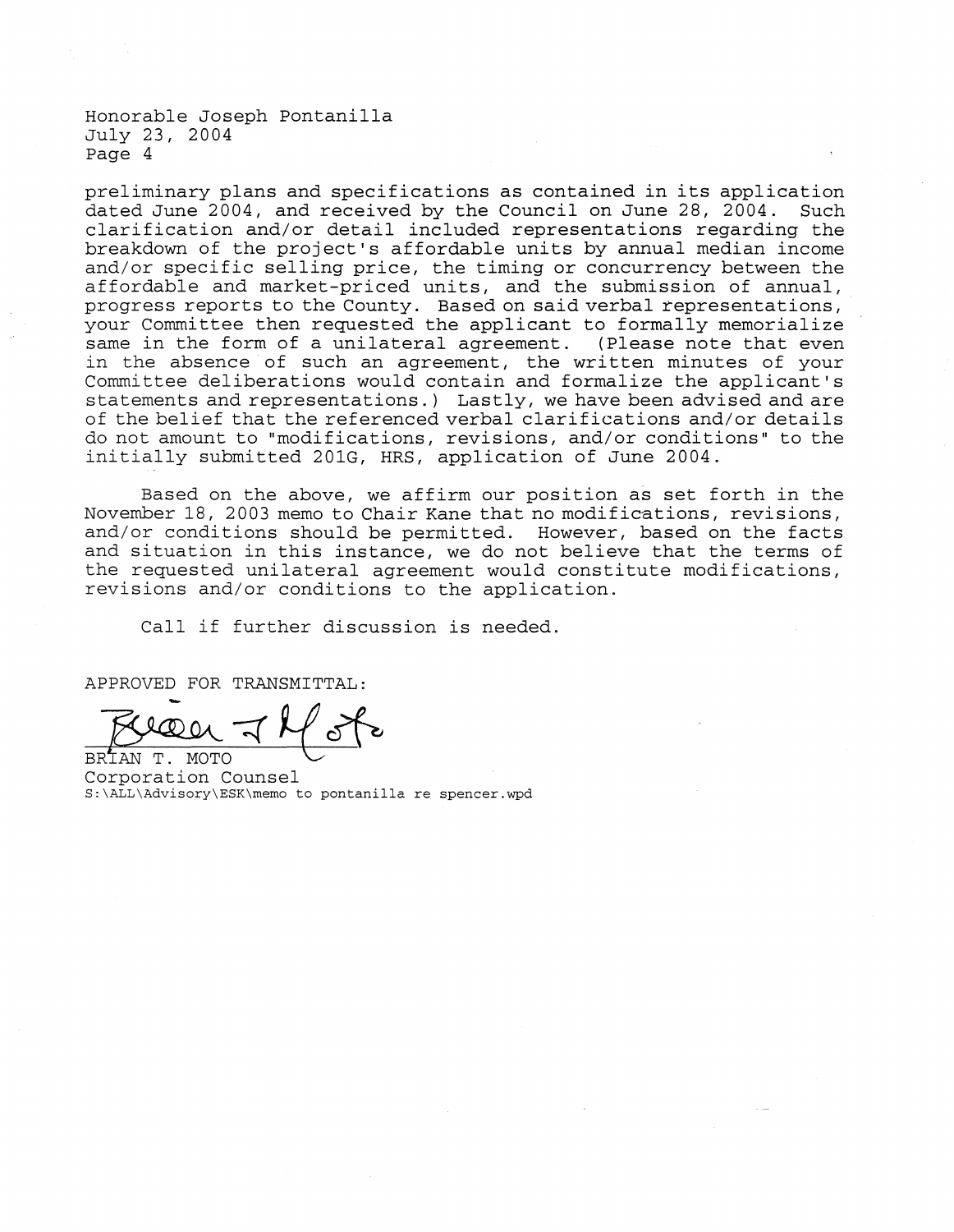ALAN M. ARAKAWA Mayor



BRIAN T. MOTO Corporation Counsel ,.

DEPARTMENT OF THE CORPORATION COUNSEL

COUNTY OF MAUl 200 SOUTH mGH STREET WAILUKU, MAUI, HAWAII 96793 TELEPHONE: (808) 270-7740 FAX: (808) 270-7152

November 18, 2003

MEMO TO: Honorable Dain P. Kane, Chair Maui County Council

Edward S. Kushi, Jr. FRO M: Deputy Corporation Counsel  $\mathbb{R}^2$ 

SUBJECT: CLARIFICATION ON ABILITY TO MODIFY EXEMPTIONS OR<br>CONDITIONS FOR APPROVAL ON HRS 201G APPLICATIONS 201G APPLICATIONS SUBMITTED TO THE COUNCIL (PAF 03-211)

Pursuant to your November 12, 2003 memo, you have requested our office to respond to the following inquiries:

- 1. Provide the authority relied upon in concluding that the project must be either approved or disapproved as submitted.
- 2. Consult with Honolulu's Corporation Counsel and the State Office of the Attorney General to see if some consensus can be reached.
- 3. If revisions are permissible, whether:
	- a. they are limited in kind to 201G-118 exemptions; and;
	- b. HCDCH and Kauaula Associates, LLC must approve of any revisions proposed by the Council within the 4S-day period.
- 4. Whether Council approval would be limited to the specific 201G-118 exemptions requested, or would be tantamount to approval of other developer representations made in the application, regardless of whether they are set forth in the proposed resolution.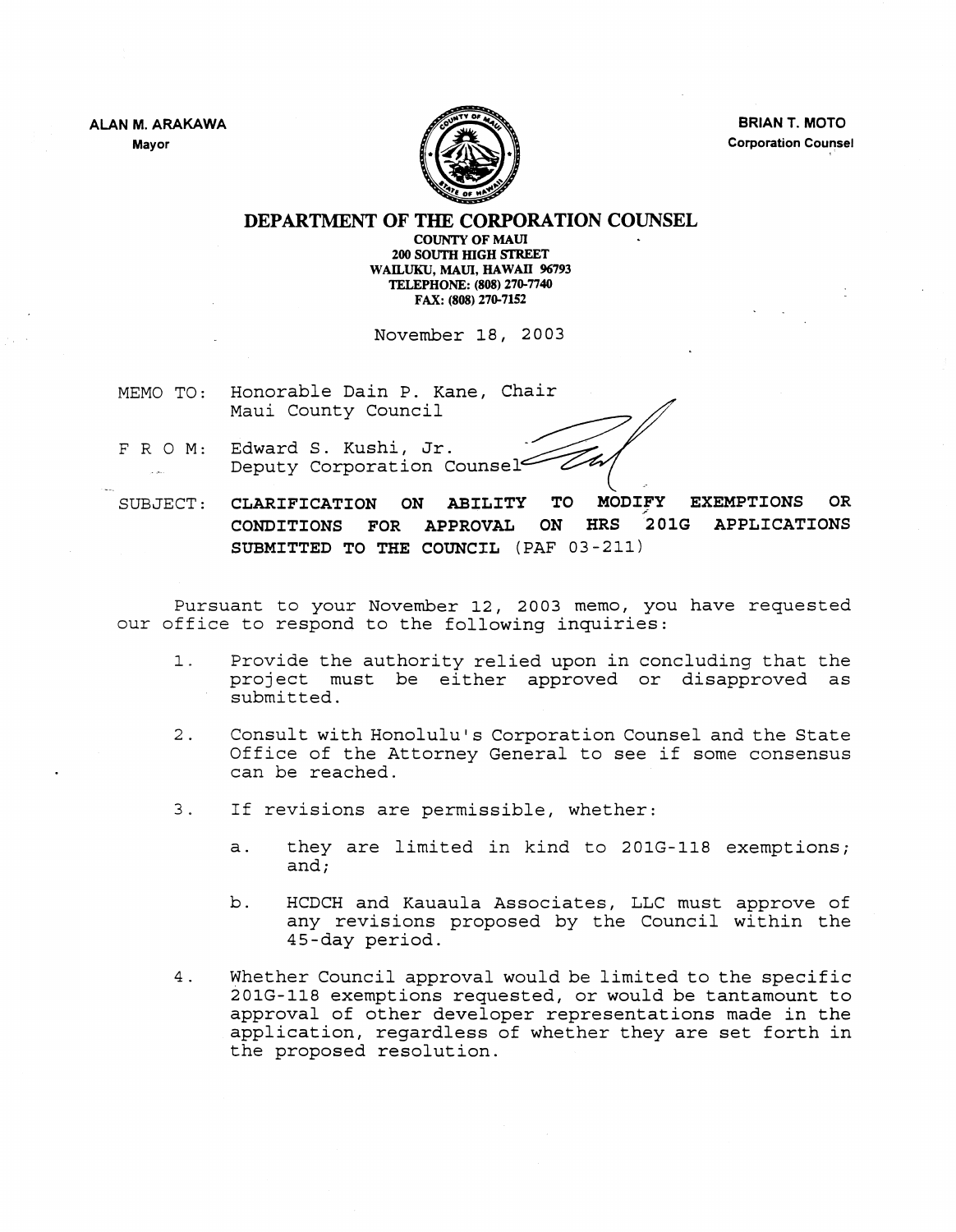Honorable Dain P. Kane November 18, 2003 Page 2

Notwithstanding the time constraints that prevented our office from more fully reviewing and discussing these issues with the aforementioned third-party agencies, we respond as follows:

#### I. **APPROVE OR DISAPPROVE THE PROJECT AS SUBMITTED.**

Section 201G-118, Hawaii Revised Statutes ("HRS"), pertinent part, states: in

(3) The legislative body of the county in which the project is situated shall have approved the project.<br>(A) The legislative body shall approve

The legislative body shall approve or disapprove the project by resolution within fortyfive days after the corporation has submitted the preliminary plans and specifications for the project to the legislative body. If on the fortysixth day a project is not disapproved, it shall be deemed approved by the legislative body;<br>(B) No action shall be prose

No action shall be prosecuted or maintained against any county, its officials, or employees on account of actions taken by them in reviewing, approving, or disapproving the plans and specifications; and<br>(C) The final

(C) The <u>final plans and specifications</u> for the project shall be deemed approved by the the final plans and legislative body <u>if</u> specifications do not substantially deviate from specifications do not substantially deviate from<br>the preliminary plans and specifications.... (emphasis added)

It is common practice that in reviewing legislation, the Maui County Council, through its committees and/or by the Council itself, will propose and/or impose revisions, modifications and/or conditions to the legislation, as initially submitted. However, the "fast-track" Section 201G-118, HRS, process is a creature of State legislation that provides for significant exemptions from planning, zoning, and construction standards that would otherwise apply to a development. Therefore, Section 201G-118 should be construed pursuant to the terms, conditions, and language of the statute itself.

In interpreting statutes, the fundamental starting point is the language of the statute itself. State v. Kalama, 94 Hawai'i 60 (2000). When construing a statute, the court's foremost obligation is to ascertain and give effect to the intention of the legislature, which is to be obtained primarily from the language registature, which is to be obtained primarily from the fanguage<br>contained in the statute itself. Coon v. City and County of Honolulu, 98 Hawai'i 233 (2002). If the language of a statute is clear and unambiguous, a court will apply the plain meaning of the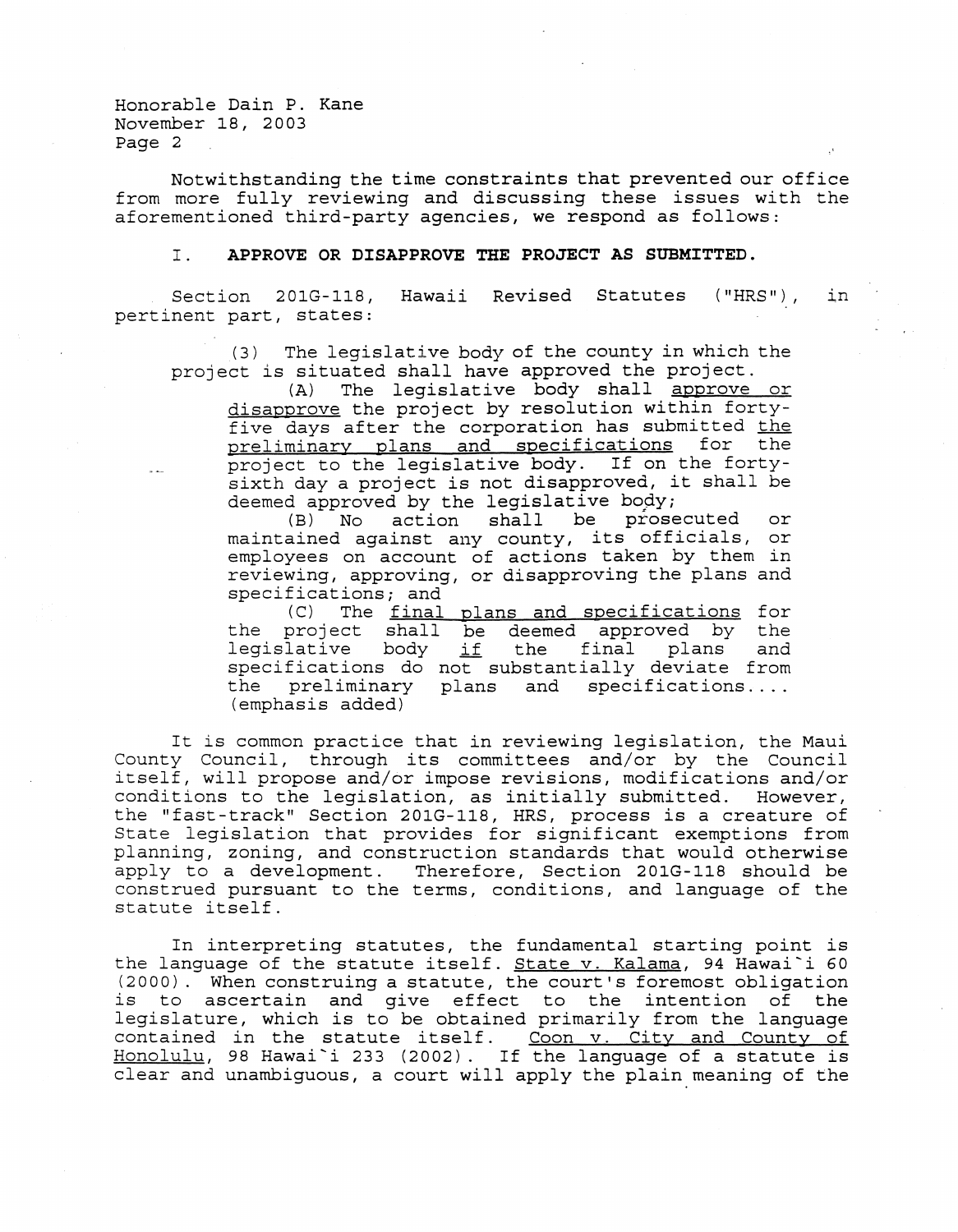Honorable Dain P. Kane November 18, 2003 Page 3

language unless a plain meaning interpretation would lead to an absurd result or a result at odds with the legislature's intent. Makin ex reI Russell v. Hawaii, 114 F. Supp. 2d 1017 (1999). A rational, sensible, and practicable interpretation of a statute is<br>preferred to one which is unreasonable or impracticable. Metcalf preferred to one which is unreasonable or impracticable. v. Voluntary Employee's Ben. Ass'n. of Hawaii, 99 Hawai'i 53<br>(2002). The legislature is presumed not to intend an absurd The legislature is presumed not to intend an absurd result, and legislation will be construed to avoid, if possible, inconsistency, contradiction, and illogicality. Beneficial Hawaii. Inc. v. Kida, 96 Hawai'i 289 (2001).

Section 201G-118(a) (3) (A), HRS, states that the legislative body "shall approve or disapprove" the project. Section 201G-118, HRS, has no language explicitly providing for modification of the "preliminary plans and specifications" submitted, nor does it proyide for approval in part and disapproval in part. Further, Section 201G-118(a) (3) (B), HRS, which provides the County and its officials with immunity from lawsuit, references actions taken by<br>the County and its officials "in reviewing, approving, or the County and its officials "in reviewing, disapproving the. plans and specifications". Here again no explicit reference is made to the possibility of revisions, modifications, or partial approvals being made by the Council.

A cursory review of the legislative history of Section 201G-118, HRS, and Chapter 201G reveals no specific discussion that sheds light on this issue. However, Sections 201G-118 (a) (3) (A) and (C), HRS, mandate that the preliminary plans and specifications be deemed the final plans and specifications if there are no substantial deviations from the preliminary plans. This implies that Section 201G-118 does not contemplate or anticipate that changes may be made by the legislative body to the preliminary plans and specifications. It also implies that a review and determination as to whether substantial deviations exist must necessarily occur after Council approval of the subject resolution.

In light of the strict and expedited 45-day time frame within which-approval or disapproval must be rendered, to allow or permit revisions, modifications and/or conditions could be impracticable, and result in new and additional legal issues, such as those posed<br>in question 3(b) of your memorandum. In particular, if in question  $3(b)$  of your memorandum. modifications were made by Council to the preliminary plans and specifications as a condition of, or incident to, approval of the project, it would render questionable the status and efficacy of the prior approval granted the project by the Housing and Community Development Corporation of Hawaii ("HCDCH"). Indeed, based on the informal comments of the Deputy Attorney General, it appears that modification of the preliminary plans and specifications would necessitate another review of the project by the HCDCH. The fact that Chapter 201G, HRS, does not explicitly provide for such a possibility and complication is further support for the proposition